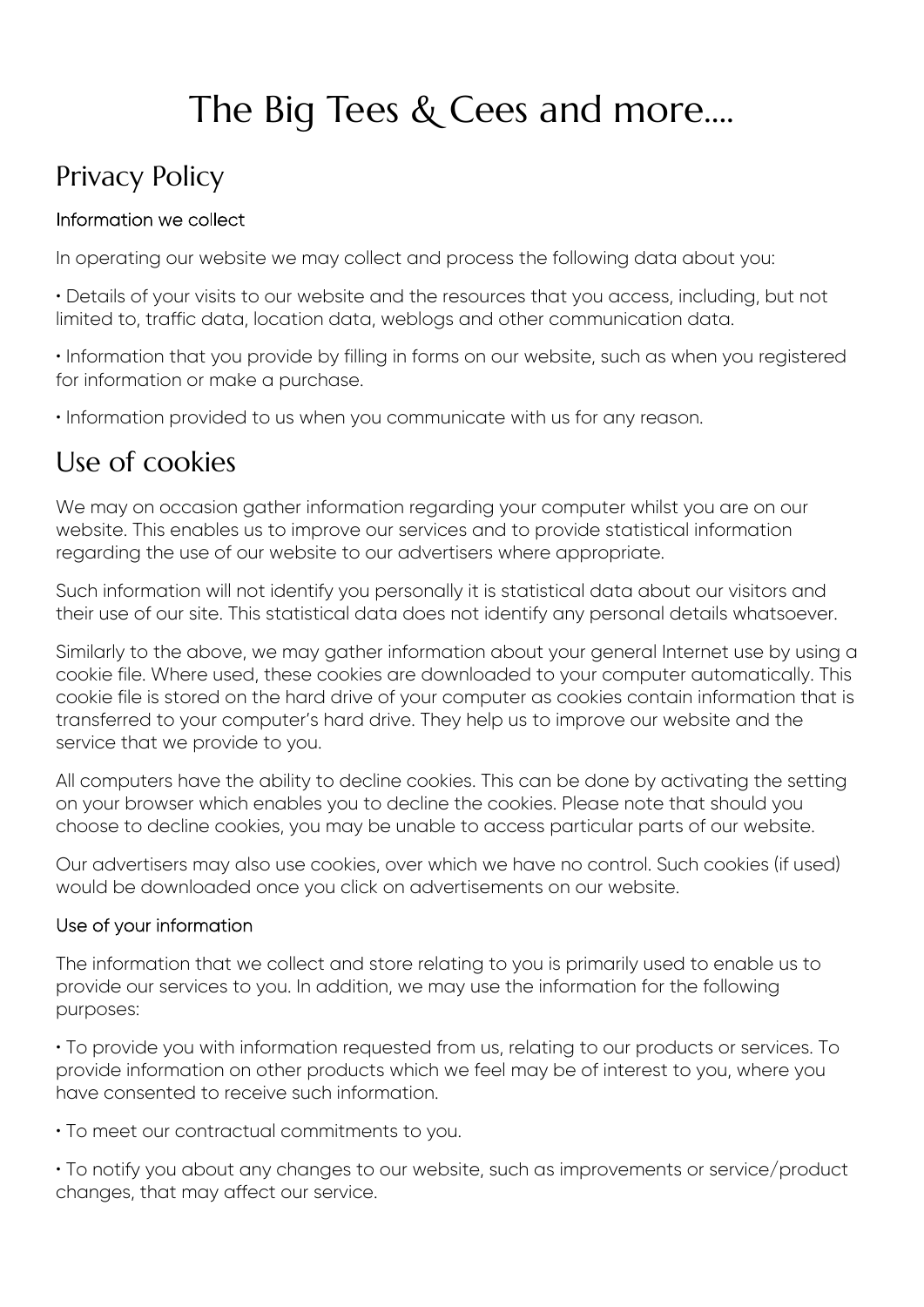- To meet our contractual commitments to you.
- To notify you about any changes to our website, such as improvements or service/product changes, that may affect our service.
- If you are an existing customer, we may contact you with information about goods and services similar to those which were the subject of a previous sale to you.

Further, we may use your data, or permit selected third parties to use your data, so that you can be provided with information about unrelated goods and services which we consider may be of interest to you.

We or they may contact you about these goods and services by any of the methods that you consented at the time your information was collected.

If you are a new customer, we will only contact you or allow third parties to contact you only when you have provided consent and only by those means you provided consent for.

If you do not want us to use your data for our or third parties you will have the opportunity to withhold your consent to this when you provide your details to us on the form on which we collect your data.

Please be advised that we do not reveal information about identifiable individuals to our advertisers but we may, on occasion, provide them with aggregate statistical information about our visitors.

### Storing your personal data

We may transfer data that we collect from you to locations outside of the European Economic Area for processing and storing. Also, it may be processed by staff operating outside the European Economic Area who work for us or for one of our suppliers. For example, such staff maybe engaged in the processing and concluding of your order, the processing of your payment details and the provision of support services. By submitting your personal data, you agree to this transfer, storing or processing. We will take all reasonable steps to make sure that your data is treated securely and in agreement with this Privacy Policy.

Data that is provided to us is stored on our secure servers. Details relating to any transactions entered into on our site will be encrypted to ensure its safety.

The transmission of information via the Internet is not completely secure and therefore we cannot guarantee the security of data sent to us electronically and transmission of such data is therefore entirely at your own risk. Where we have given you (or where you have chosen) a password so that you can access certain parts of our site, you are responsible for keeping this password confidential.

# Disclosing your information

Where applicable, we may disclose your personal information to any member of our group. This includes, where applicable, our subsidiaries, our holding company and its other subsidiaries (if any).

- We may also disclose your personal information to third parties:
- Where we sell any or all of our business and/or our assets to a third party.
- Where we are legally required to disclose your information.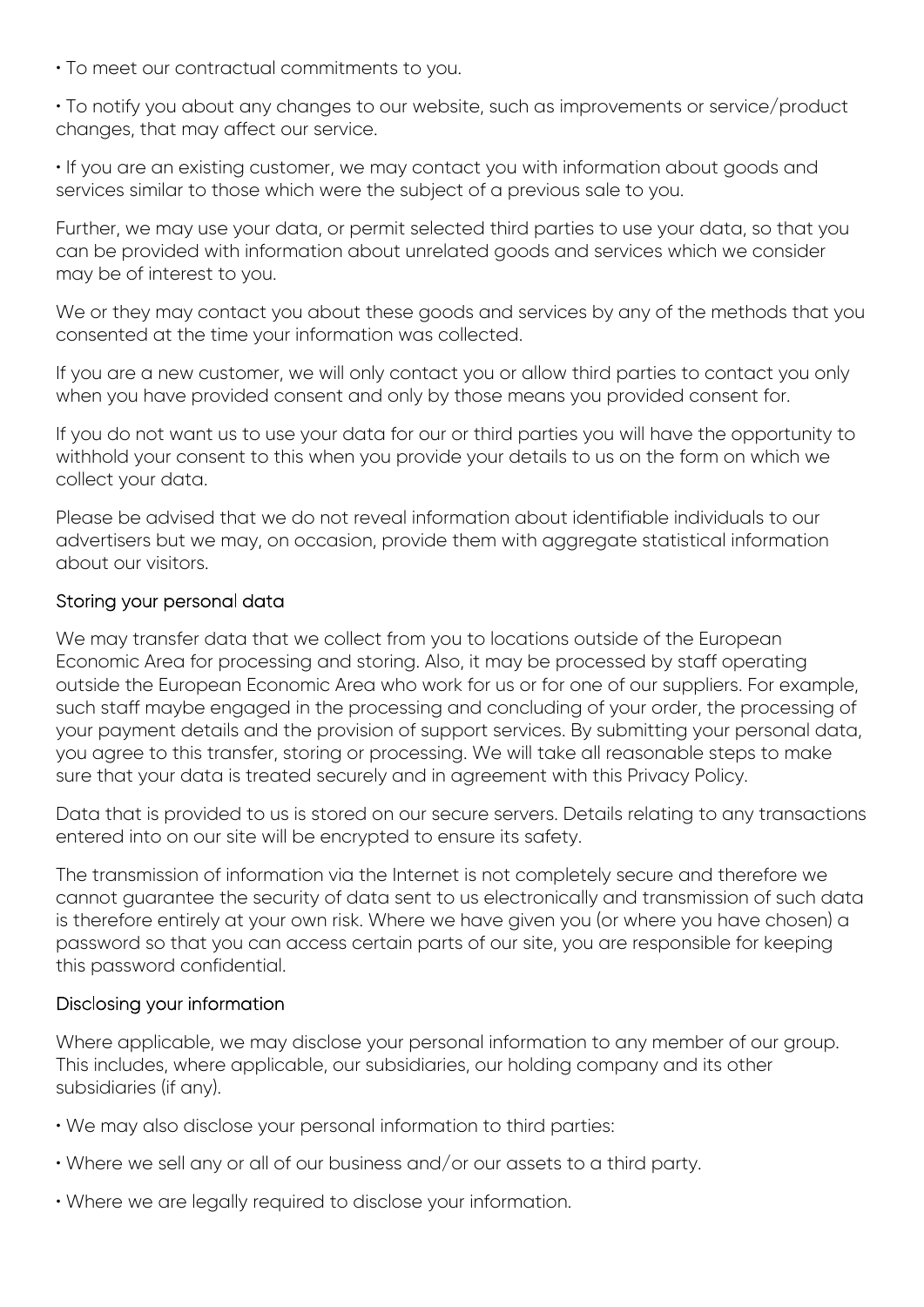• To assist fraud protection and minimise credit risk.

# Third party links

You mind find links to third party websites on our website. These websites should have their own privacy policies which you should check. We do not accept any responsibility or liability for their policies whatsoever as we have no control over them.

### Access to information

The Data Protection Act 1998 gives you the right to access the information that we hold about you. Please note that any demand for access may be subject to payment of a fee of £10 which covers our costs in providing you with the information requested. Should you wish to receive details that we hold about you please contact us.

# Terms & Conditions

### Site access

You will be able to access the majority of this Website without having to register any details with us.

#### Use of the website

You are permitted to use our website for your own purposes and to print and download material from this Website provided that you do not modify any content without our consent. Material on this website must not be republished online or offline without our permission.

The copyright and other intellectual property rights in all material on this Website are owned by us or our licensors and must not be reproduced without our prior consent.

#### Site uptime

We take all reasonable steps to ensure that this Website is available 24 hours every day, 365 days per year. However, websites do sometimes encounter downtime due to server and, other technical issues. Therefore we will not be liable if this website is unavailable at any time.

This Website may be temporarily unavailable due to issues such as system failure, maintenance or repair or for reasons beyond our control. Where possible we will try to give our visitors advance warning of maintenance issues but shall not be obliged to do so.

#### Visitor conduct

With the exception of personally identifiable information, the use of which is covered under our Privacy Policy, any material you send or post to this Website shall be considered nonproprietary and not confidential. Unless you advise to the contrary we will be free to copy, disclose, distribute, incorporate and otherwise use such material for any and all purposes.

When using this website you shall not post or send to or from this Website any material:

• for which you have not obtained all necessary consents;

• that is discriminatory, obscene, pornographic, defamatory, liable to incite racial hatred, in breach of confidentiality or privacy, which may cause annoyance or inconvenience to others, which encourages or constitutes conduct that would be deemed a criminal offence, give rise to a civil liability, or otherwise is contrary to the law in the United Kingdom;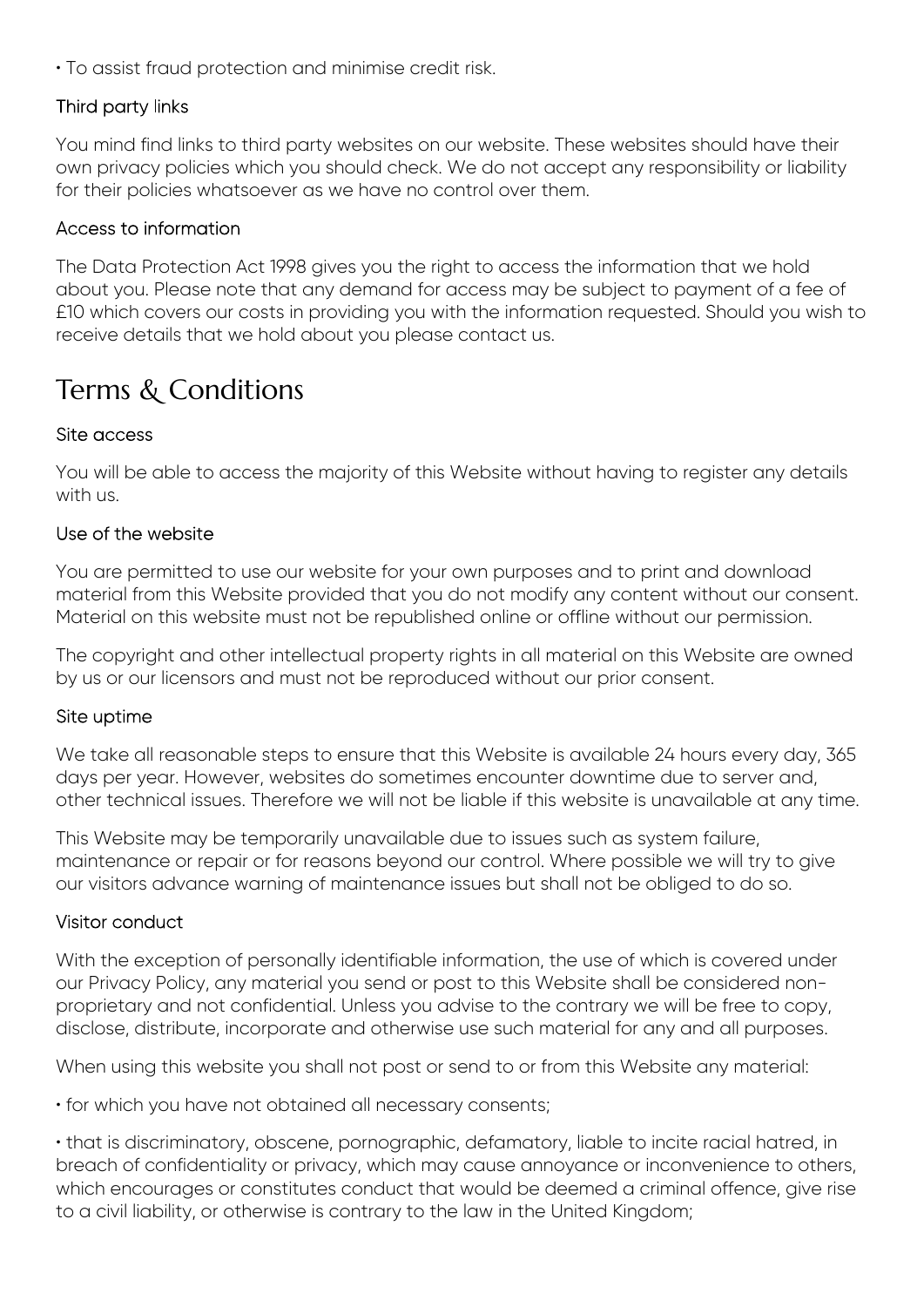• which is harmful in nature including, and without limitation, computer viruses, Trojan horses, corrupted data, or other potentially harmful software or data.

### Links to and from other websites

Any links to third party websites located on this Website are provided for your convenience only. We have not reviewed each third party website and have no responsibility for such third party websites or their content. We do not endorse the third party websites or make representations about them or any material contained in them. If you choose to access a third party website linked to from this Website, it is at your own risk.

If you would like to link to this Website, you may only do so on the basis that you link to, but do not replicate, any page on this Website, and subject to the following conditions:

you do not in any way imply that we are endorsing any services or products unless this has been specifically agreed with us;

you do not misrepresent your relationship with us or present any false information about us;

you do not link from a website that is not owned by you; and

your website does not contain content that is offensive, controversial, infringes any intellectual property rights or other rights of any other person or does not comply in any way with the law in the United Kingdom.

If you choose to link to our website in breach of Paragraph 5.2 you shall fully indemnify us for any loss or damage suffered as a result of your actions.

### Disclaimer

We take all reasonable steps to ensure that the information on this Website is correct. However, we do not guarantee the correctness or completeness of material on this Website. We may make changes to the material on this Website at any time and without notice. The material on this Website may be out of date, or on rare occasions incorrect and we make no commitment to ensure that such material is correct or up to date.

The material at this Website is provided without any conditions or warranties of any kind. To the maximum extent permitted by law, we provide access and use of this website on the basis that we exclude all representations, warranties and conditions which but for these Terms may have effect in relation to this Website.

# Exclusion of liability

Neither we nor any other party (whether or not involved in producing, maintaining or delivering this Website), shall be liability or responsible for any kind of loss or damage that may result to you or a third party as a result of your or their use of our website. This exclusion shall include servicing or repair costs and, without limitation, any other direct, indirect or consequential loss, and whether in tort or contract or otherwise in connection with this Website.

Nothing in these Terms shall exclude or limit liability for (i) death or personal injury caused by negligence (as defined by the Unfair Contract Terms Act 1977); (ii) fraud; (iii) misrepresentation as to a fundamental matter; or (iv) any liability which cannot be excluded or limited under the law of the United Kingdom.

# Governing jurisdiction

This Legal Notice shall be governed by and construed in accordance with English law. Any